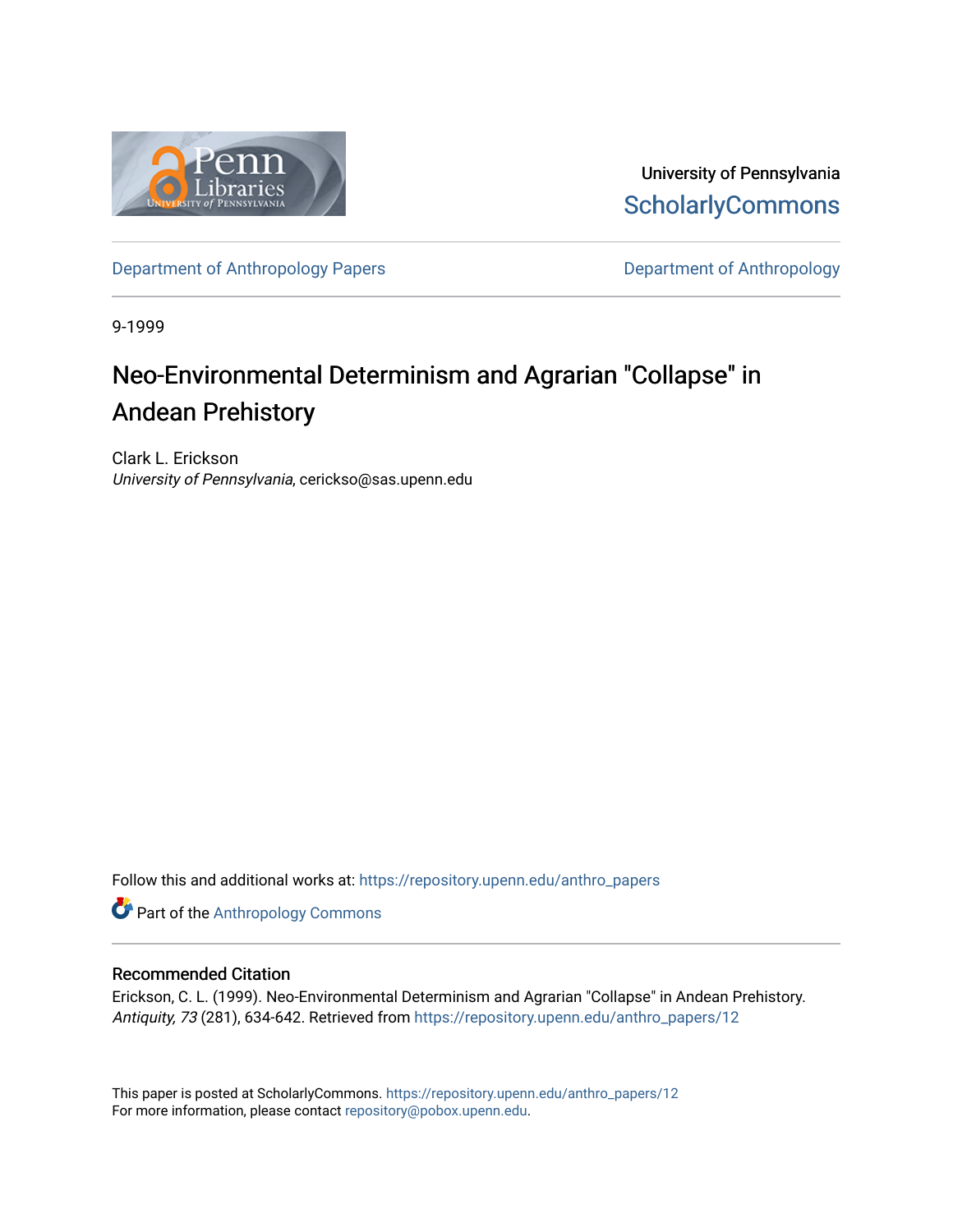## Neo-Environmental Determinism and Agrarian "Collapse" in Andean Prehistory

### Keywords

landscapes, drought, climate change, South America

#### Disciplines

Anthropology | Social and Behavioral Sciences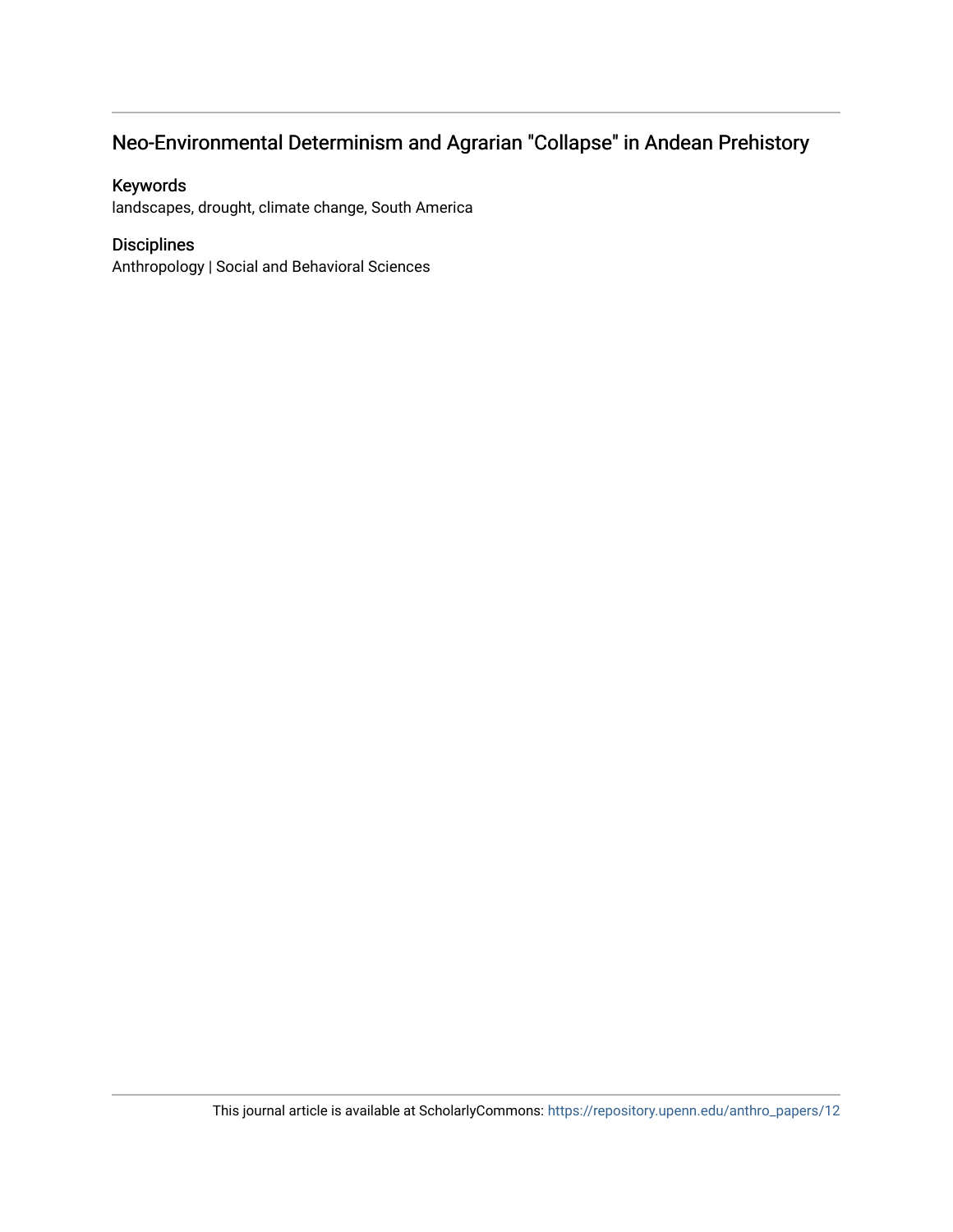## **ANTIQUITY**

**VOLUME73 NUMBER 281 SEPTEMBER 1999** 

# **Neo-environmental determinism and agrarian 'collapse' in Andean prehistory**

## CLARK L. ERICKSON\*

Key-words: landscapes, drought, climate change, South America

### **Introduction: neo-environmentalism in Andean archaeology**

In early anthropology, environmental determinism was used to explain race, human demography, material culture, cultural variation and cultural change. As anthropological interpretation evolved, simplistic reductionist thinking was replaced with more complex socio-cultural explanations. Despite these theoretical advances, environmental determinism continues to be invoked to explain Andean prehistory. The rise and fall of Andean civilizations are 'mapped onto' sediment cores, pollen diagrams and ice cores and somehow this 'explains' cultural change. In the extreme incarnations of neoenvironmental determinism, humans are considered passive pawns at the mercy of droughts and floods. I will evaluate a recent hypothesis proposed to explain the collapse of the Tiwanaku State and raised-field agriculture from a landscape perspective informed by a 'bottom-up approach' to Pre-Columbian farming systems, the ethnography of wetland peoples and insights from the New Ecology.

#### **The collapse hypothesis**

Andean archaeologists have long been infatuated with the idea that cultural change could

be explained by climatic shifts in rainfall and temperature (e.g. Shimada *et al.* 1991; Cardich 1985). These ideas appear and disappear in regular cycles of about 20 years for the south central Andes. The 'collapse hypothesis' recently proposed by Kolata, Binford and Ortloff (Kolata 1993; Kolata 1996; Binford *et* al. 1997) for the collapse of the Tiwanaku civilization bears a striking resemblance to that proposed by Puleson (1976) for the explanation of the 'horizon/intermediate period' phenomena in Andean prehistory, and that proposed by Posnansky (1945) for the collapse of Tiwanaku. Since much of the world is still recovering from a major El Niño event, a critical examination of neo-environmental determinist explanation is relevant.

According to Kolata and colleagues (1997: 235), 'Environmental thresholds vary through time as climate changes, populations grow, cultures and their technologies evolve, and resources are depleted and substituted'. They define an environmental threshold as 'climatic extremes that limit the complexity of cultural development'. In this perspective (Binford *et al.* 1997: 246),

"Human cultures adapt to changing environmental conditions within a range of normal variation. 'Nor-

\* Department of Anthropology, University of Pennsylvania, 33rd and Spruce Street, Philadelphia PA 19104-6398, USA. cerickso@sas.upenn.edu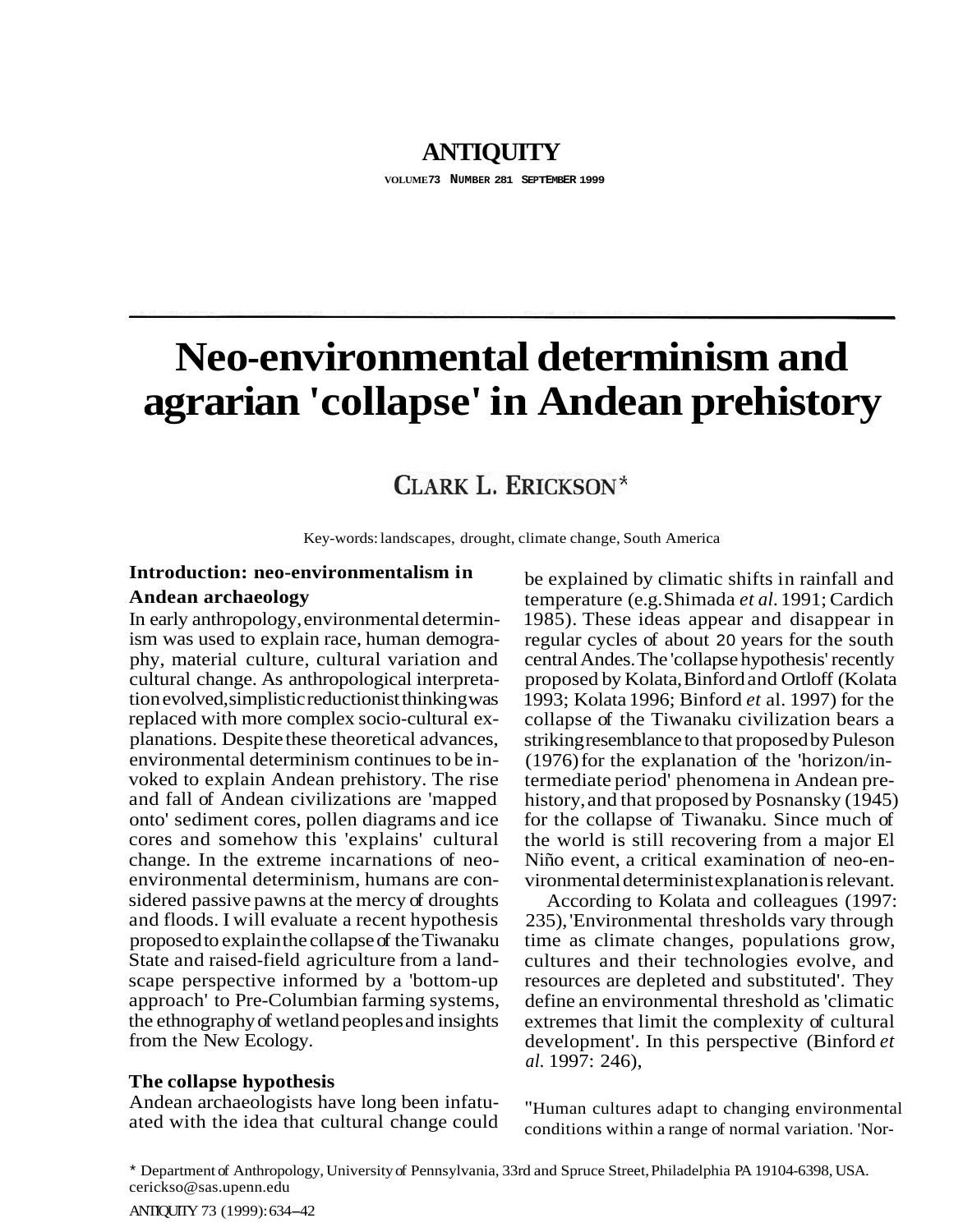mal' is usually defined by recent and short-time scales, centres collapsed 100-200 years before the rather than by long-term variability during which supposed onset of the drought (Kolata & Ortloff thresholds at environmental extremes can signifi-<br>cantly affect cultural adaptability. In commonly d e -<br>fined normal periods, thresholds can be exceeded<br>for short periods without seriously affecting a civi-<br>for short per for short periods without seriously affecting a civi-<br>lization. However, in the long term, lower frequency and used at a regional scale for at least 300 years variation with larger amplitudes may exceed the limits after the collapse of Tiwanaku (Seddon 1994; of human adaptability." Erickson 1996; n.d.).

According to the collapse hypothesis for Tiwanaku, the threshold was exceeded when 'chronic drought' conditions prevailed in the South Central Andes after AD 1150.

Kolata and colleagues have marshalled impressive evidence from the Quelccaya ice cores, sediment cores from Lake Titicaca, water budget modelling and archaeological excavations in raised fields. The scenario of Tiwanaku collapse can be summarized as follows: a drastic rainfall deficit beginning at AD 1150 caused a 'chronic drought' of 300 years. The water level of Lake Titicaca dropped between 12 and 17 m and much of the lake was reduced to a saline swamp surrounded by a bleak arid landscape. The raised-field system was abruptly abandoned because it became impossible to maintain due to drought conditions, higher labour costs and salinization. Because Tiwanaku's food production was based on intensive agriculture, the collapse of the regional raised-field system brought on the collapse of the Tiwanaku urban centre and state administration. Populations dispersed and migrated out of the region. According to Kolata and colleagues, this resulted in a total 'cultural collapse', plunging the Lake Titicaca basin into a post-Tiwanaku 'Dark Ages' lasting until the conquest of the region by the Inka in the late 15th century. A corollary to the 'collapse hypothesis' is that between AD 600 and 1100, climatic conditions were favourable to raised-field agriculture, thus Tiwanaku civilization flourished.

There are problems with the evidence for the drought. The AMS samples used to date the drought were freshwater snails and marsh reed seeds, possibly not the best class of organic material to date a drought. The sediment hiatuses, which presumably date the drought, range between AD 263 and 1323 and between AD 584 and 1461 (Abbott *et al.* 1997). It is obvious that the chronology of the drought is far from precise. Archaeological evidence shows that Tiwanaku's primary and secondary urban

rather than by long-term variability during which supposed onset of the drought (Kolata & Ortloff<br>thresholds at environmental extremes can signifi-<br>1996; 196, table 8.3). Archaeological excavati

#### **Climate change in the Lake Titicaca Basin and the new ecology**

Kolata and colleagues assume that there is a 'normal' climate or set 'normal' range of climate variation for the Lake Titicaca basin. They use the lake-level records for this century and the precipitation records derived from the Quelccaya ice core as their baseline. Any longterm major deviation from this 'norm' is considered to exceed the 'environmental threshold'. Their model focuses only on declining precipitation and drop in lake levels over long periods, which they interpret as evidence of severe drought. They ignore the fact that periods of decrease in precipitation and lowering of lake levels are *always* followed by periods of increasing precipitation and rise of lake levels (Monheim 1963). In the historical record, these periods often resulted in massive floods around the lakeshore. Because of their focus on longterm trends, Kolata and colleague overlook the evidence for short-term episodes of 'excess' precipitation during the presumed 'chronic drought' that are clearly recorded in the Quelccaya ice records (Kolata & Ortloff 1996: figures 8.3-8.7).

The 'New Ecology' provides a more sophisticated perspective for understanding the dynamics of cultural landscapes than the traditional equilibrium and homeostasis model applied by Kolata and colleagues. Botkin (1990), a major proponent of the New Ecology, stresses that environments are dynamic and historically contingent. These insights overlap with the anthropological and historical approaches taken in the archaeology of landscapes and historical ecology (Ashmore & Knapp 1999; Bender 1998; Crumley 1994; Tilley 1994, Erickson 1993; n.d.). As Zimmerer notes (1994: 108), 'the new ecology accents disequilibria, instability, and even chaotic fluctuations in biophysical environments, both "natural" and human-impacted', There is no 'normal' climate around which rainfall or temperature varies or changes. This perspective also incorporates long-term human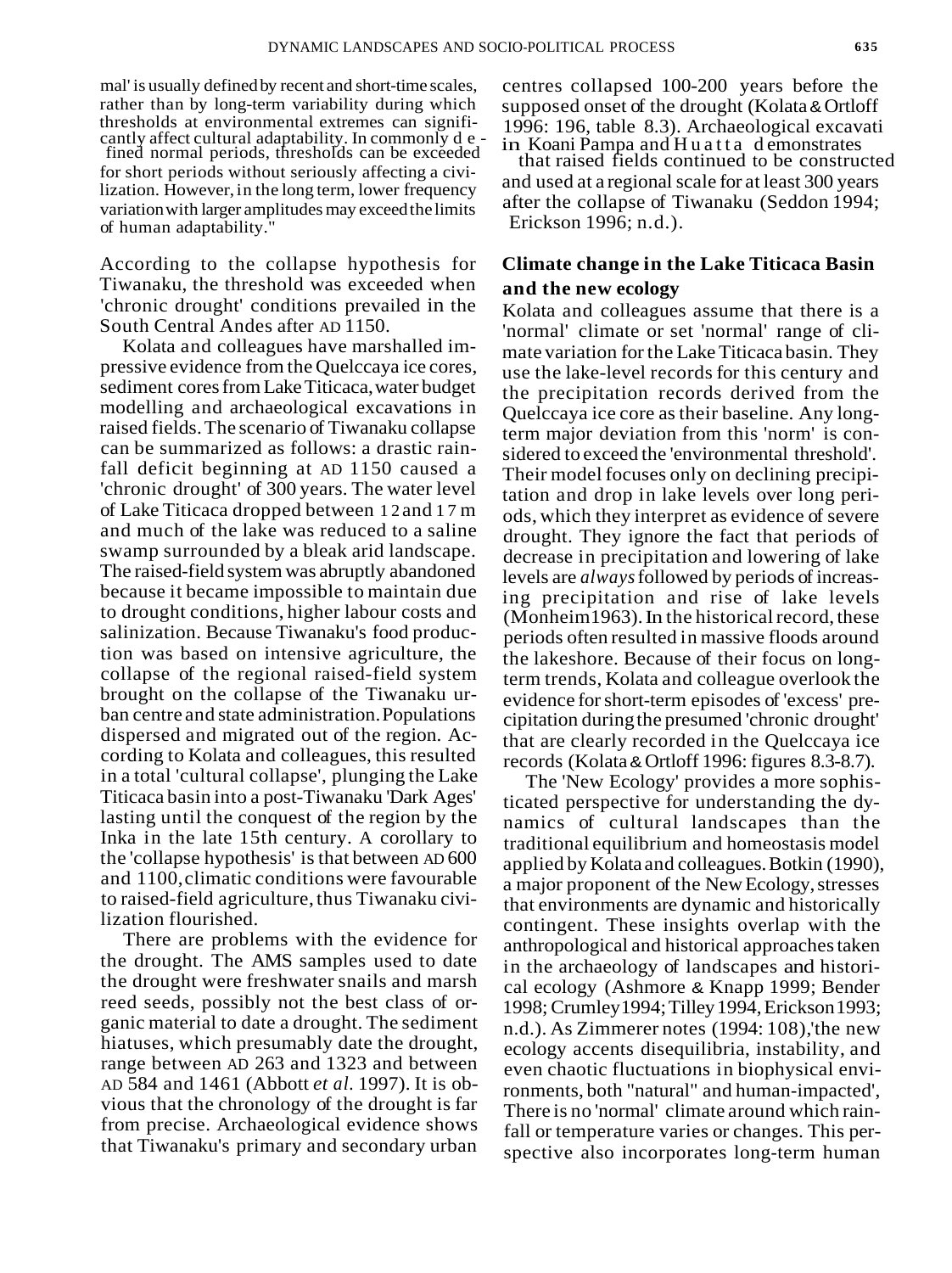

*FIGURE 1. Map of the Lake Titicaca region showing locations of places referred to in the text.* 

activities as an important factor in the chaotic dynamics of landscapes. The usefulness of the concept of human adaptation to natural environments or 'a range of normal variation' of climate is called into question. In the Lake Titicaca region, human activities have transformed 'nature' into a totally anthropogenic landscape over a period of  $9-10,000$  years (Erickson in press). What is 'nature' or 'natural' in this context?

#### **Human response to past and present climatic fluctuation**

Lake Titicaca is located at 3800 m above sea level in the South Central Andes of presentday Bolivia and Peru (Dejoux and Iltis 1992) (FIGURE 1). Western-trained agronomists characterize the area as marginal for agriculture because of the high altitude, poor thin soils, frequent frosts, short growing season and irregular precipitation. Despite these environrnental conditions, the lake region is one of the most densely populated rural areas in the Andes and has been for thousands of years. Aymara and Quechua, who make up the majority of the inhabitants, intensively farm an anthropogenic landscape inherited from the prehispanic inhabitants. These peoples transformed and managed the agricultural land and 'natural' resources through the establishment of raised fields, terraces, sunken gardens and other artificial landscape features.

If we accept that the environment of Lake Titicaca is characterized by disequilibria, instability and chaotic fluctuation, how do the Quechua and Aymara inhabitants past and present confront and thrive in climatic mayhem? One coping strategy is the creation, maintenance, and expansion of 'landscape capital' (Blaikie & Brookfield 1989). The walls, fields,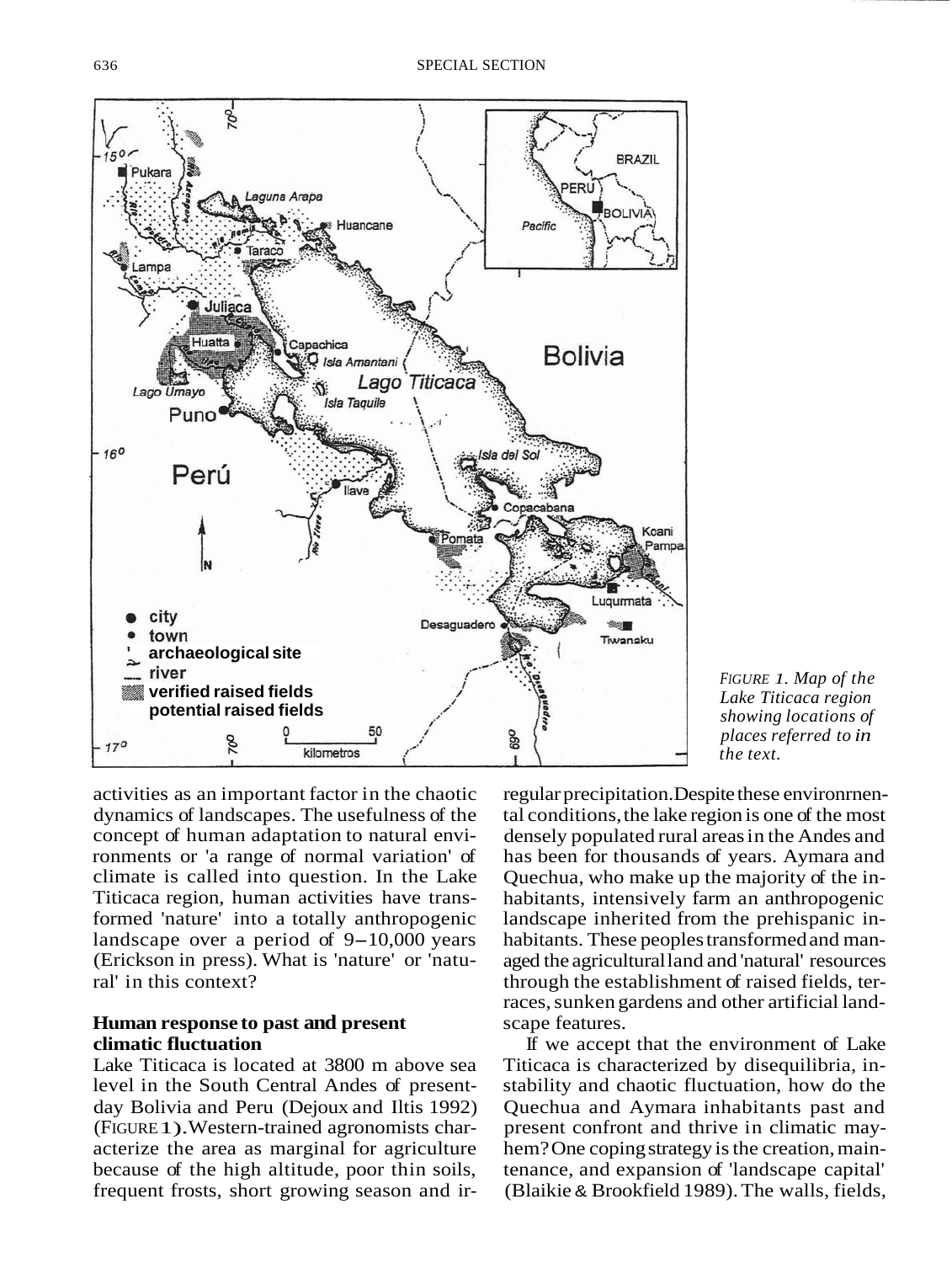

*FIGURE* **2.** *Graph showing variation of the water levels of Lake Titicaca between* 

canals, paths, settlement mounds, soil improvements and terraces created by hundreds of generations of earlier farming peoples are part of the inheritance that benefit their descendants (Erickson 1993; in press). A related strategy is the transformation of and expansion of 'natural resources' such as wetlands through cultural practices into anthropogenic resources that can be controlled and manipulated as the climate fluctuates (Nufiez 1986; Levieil & Orlove 1990). Andean peoples have developed numerous strategies such as field scattering, freezedry storage of surplus production, diversification of agro-pastoral systems and sectorial fallow to reduce agricultural risk (eg. Browrnan 1987; Morlon 1992). We might now even ask how much of the evidence for 'climate change' recorded in sediment, pollen, and ice cores is actually the result of human farming activities and anthropogenic impact on regional environment, rather than natural phenomena (Erickson in press)?

Historical and lake-level records document numerous short- and long-term droughts and floods (Monheim 1963; Dejoux & Iltis 1992). Records show the lake level has fluctuated 6.4 m in the past century (FIGURE 2). I personally witnessed the human response to a serious drought during the 1982-83 El Nifio and a record-breaking flood during 1985-86. In 1865- 70 and 1942-45, communities of the Lake Titicaca region suffered through long periods of drought. There is evidence of droughts of 36 continuous years in the 17th century, 29

continuous years in the 18th century and 15 continuous years in this century (Monheim 1963). During 1860-65 and 1959-60, communities confronted serious inundation. Many of these historic droughts and floods are on a par with the so-called 'abnormal' climate phenomena recorded in the Quelccaya ice cores for the prehistoric period. The historical documents show that these climatic events caused hardships for the hundreds of thousands of inhabitants of the region. The droughts did not cause 'cultural collapse', mass permanent migration out of the basin, nor abandonment of agriculture.

How do native peoples who live around the Lake Titicaca respond to drought? A common result of drought is the lowering of the lake level. Because of the topography of the flat lake plain, a drop of 1 m can expose an estimated 200,000 ha of previously submerged lake bed (FIGURE 3). During the long droughts of the 1860s and the 1940s, enormous areas of lake bed became dry land. These areas have deep, organicrich soil that is highly prized by local farming communities (FIGURE 4). My informants in Huatta eloquently spoke both of the horrors of long-term drought and the joy of farming these new lands. They described piles of threshed quinoa and potatoes as large as houses. Huatteños also told of how the communities who control lakeshore territories managed to become 'rich' during the droughts by selling the abundant surplus produced on newly exposed lake bed and renting those lands to those less fortunate.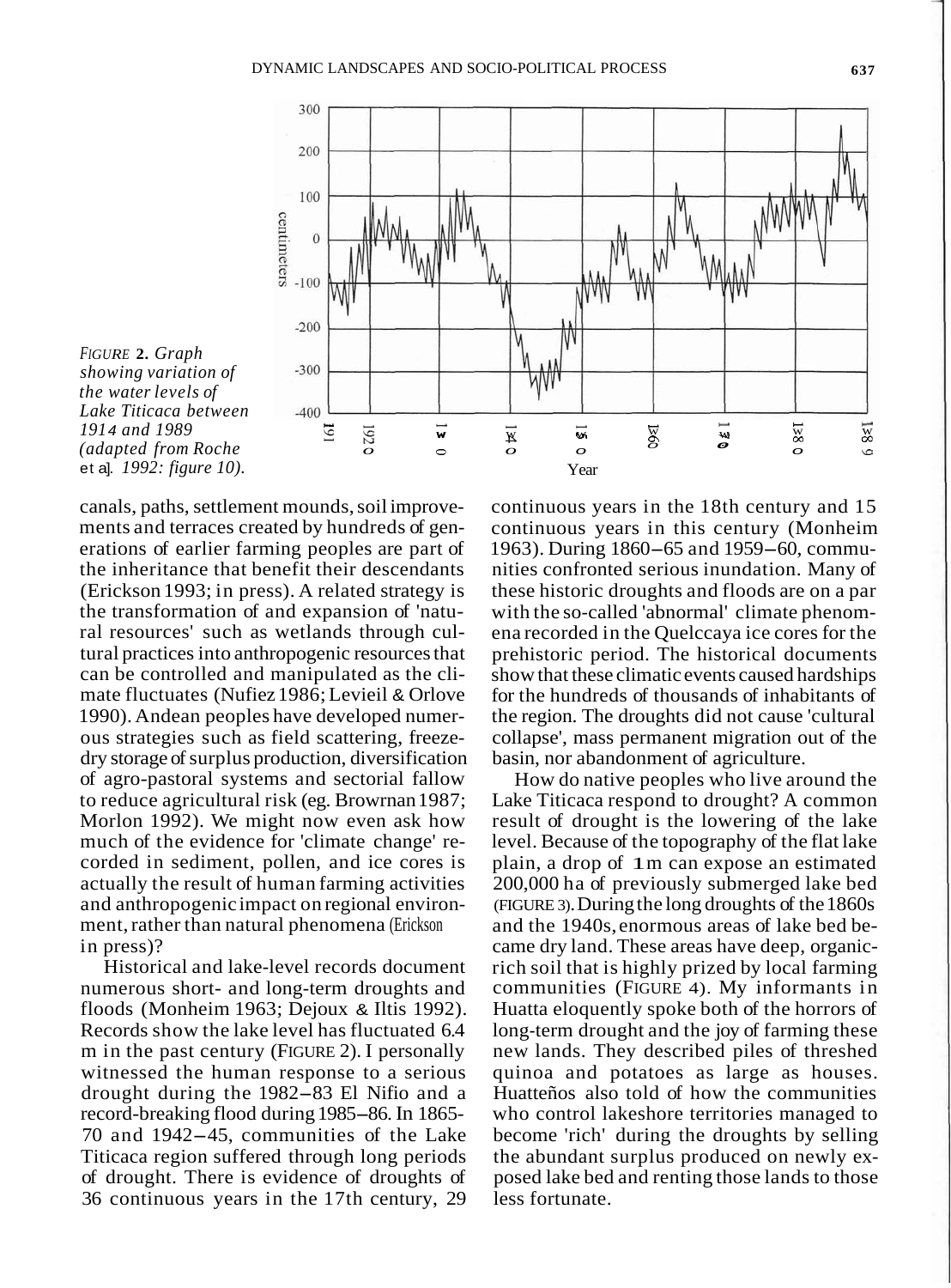

*FIGURE* **3.** *Bathymetric map of Lake Titicaca showing areas susceptible to changes in lake level (after Boulange* &*Aquize 1981).* 

Historical records referring to the drought of 1890 are full of references to land disputes between indigenous communities over control of farmland exposed by receding lakeshores. Anthropologists have documented a number of strategies used by lakeshore farming and fishing communities to control and manage the wetland and lake resources (Nuñez 1984; Levieil

& Orlove 1990). Lacustrine resources are physically marked, regularly patrolled and defended. In Huatta and Coata, individuals and communities have established mojones, visible markers of stone and sod, and long linear ditches to define the boundaries of these valuable farmlands that lie under water in most years (FIG-URE 5). Another strategy is to establish households on the large earthen mounds, prehispanic settlements, clustered at the edge of and within the shallows of Lake Titicaca. Where no mounds exist, the Uru of Los Urus and Quechua of Huatta establish communities and gardens on floating islands made of totora reeds (FIGURE 6). This diverse strategy of wetland resource utilization has a 3,000-year history (Erickson 1993; 1996). The continuity of farming settlements on valley floors, seasonally flooded lake plain and natural and artificial islands in the lake is well-documented in the archaeological settlement surveys (Albarracin 1996; Albarracin & Mathews 1990; Graffam 1992; Erickson 1993; n.d.).

Mitigation of drought is one of the many of the benefits of raised-field technology. Our experiments demonstrate that water levels can be manipulated in the deep, wide canals between raised fields. The topography of raised fields and the dead-end nature of many canals provides an excellent means of capturing rainfall and preventing runoff during the growing season. The severe drought of 1983-84 provided an excellent test of raised-field agriculture.



*FIGURE 4. The dry lakebed near Huatta, Peru, exposed during the drought of* 1982- *83. Note the rich dark soils composed of rotting organic matter from the totora reed swamps.*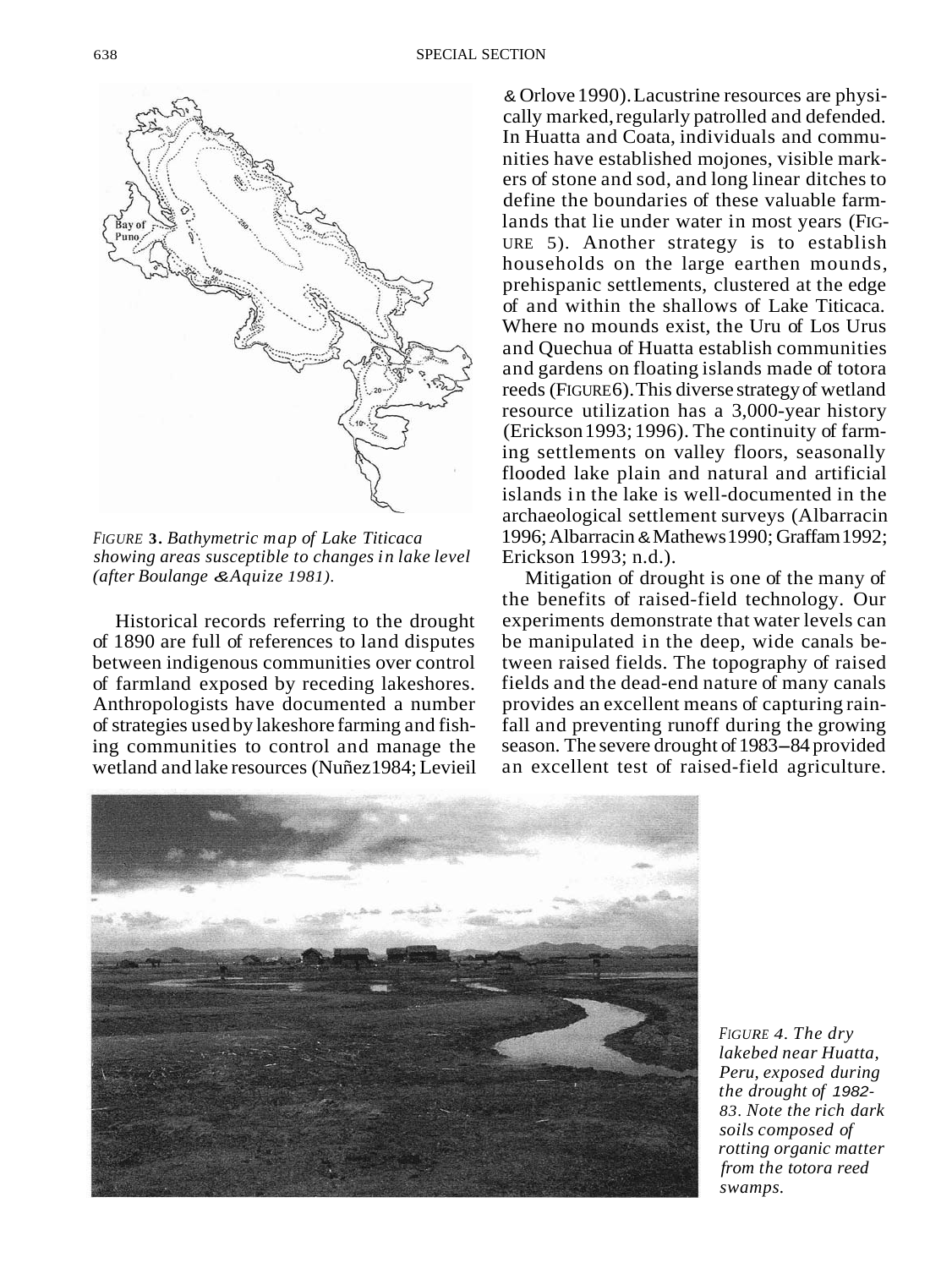#### *FIGURE* 5.

*Precolumbian canals crossing raised fields near the lake shore in Huatta. The functions of these canals include channels for reed boat traffic, water management, and boundary markers for community fields (cultivated during droughts) and aquatic resources (exploited during 'normal' years).* 





*FIGURE 6. A 'floating island' of the Uru with potato gardens and residences in the totora reed marshes of the Bay of Puno, Peru. The platform is constructed of tons of totora reed grown by the Uru and their Aymara and Quechua neighbours.* 

Nearly all crops planted on the hill slopes in Huatta and surrounding communities failed while raised fields produced some of the only crops in the region.

What was the effect of long-term drought on prehispanic raised-field agriculture? The 120,000 ha of known raised fields are distributed in a variety of topographic locations. Aerial photographs taken during a period of low lake level in the 1970s clearly show the patterns of raised fields and canal networks that are under water during most 'normal' years (FIGURE 7). We mapped many of these raised-field features in Huatta during the drought of 1982-83. We are convinced that raised fields were not all in use at the same time due to the unpredictable climatic fluctuations. As lake levels rise and fall, prehispanic farmers moved accordingly to farm appropriate locations in the same way that Huatteño farmers do today. Some fields were apparently only used during periods of drought and others during times of flooding (depending on the topographic location).

Documents record the impact of the massive droughts of the 1860s and the 1940s on native peoples living near the lake. The Uru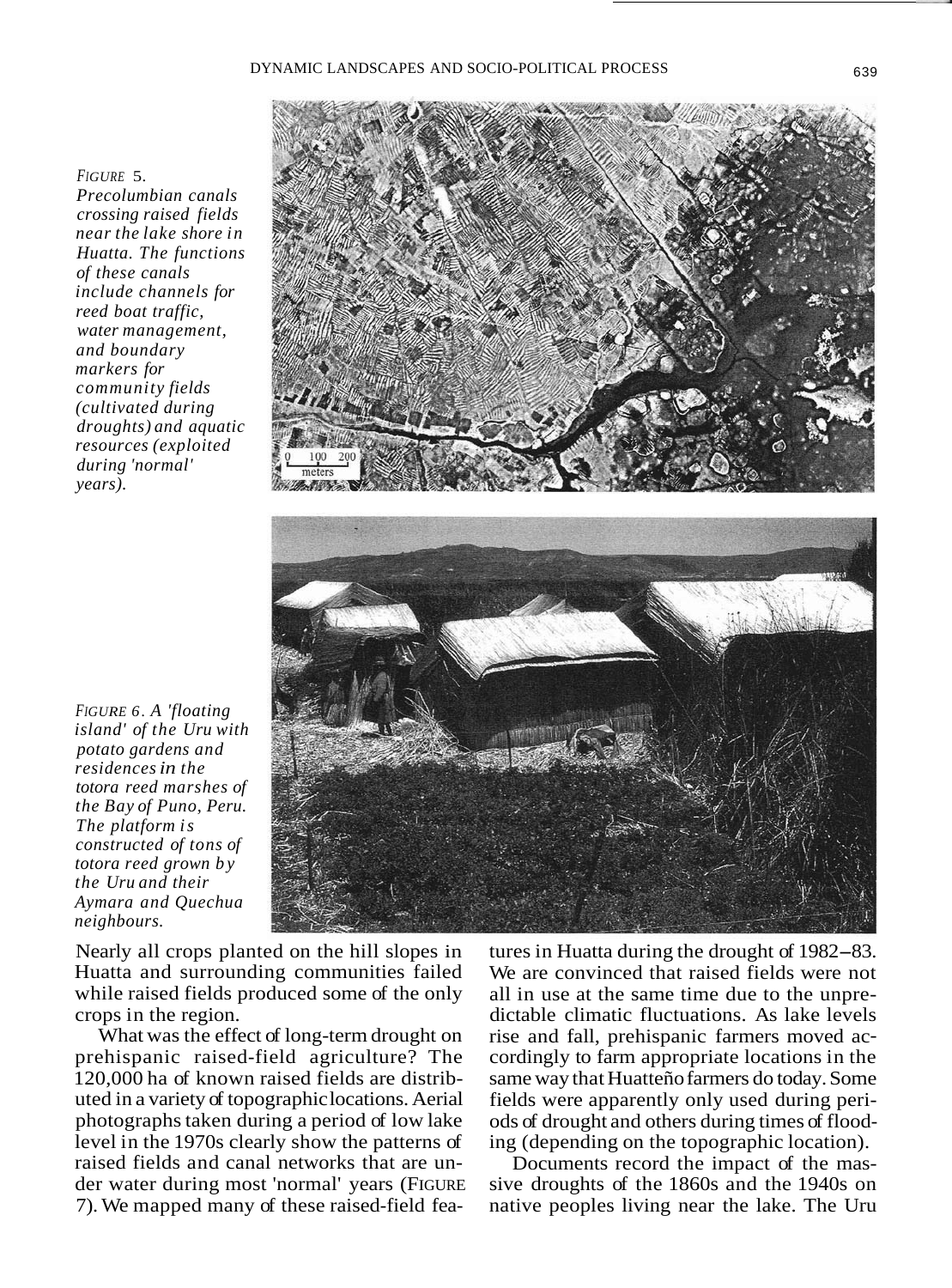

FIGURE 7. *Aerial photograph of the dry lake bed near Huatta during the drought of the 1970s. The patterns of abandoned raised fields, boundary canals and Pre-Colum bian occupation mounds.* 



FIGURE 8. *The* pampa *of Huatta near Lake Titicaca during the flooding of 1986. Most of the modern households are located on prehispanic occupation mounds.* 

rely heavily on the resources of the wetlands, in particular totora reed that is used to construct fishing boats and floating-island settlements. Both of these major droughts wiped out some 5 linear km of totora-reed swamps along the Desaguadero River and several square kilometres of reed swamps at the lake outlet near the town of Desaguadero. The Uru population dispersed during the climax of the drought, most moving in with their Aymara and Quechua neighbours. According to Monheim (1963), within a few years after the droughts ended, the Uru had not only moved back to their

wetland homes, but had also re-established the entire totora-reed ecosystem. Totora reed is not a 'natural resource', but rather a aquatic crop that is planted and cultivated (Nuñez 1984; Monheim 1963; Levieil & Orlove 1990). The Uru construct literal 'floating gardens' where there is no dry land.

Droughts are always followed by periods of heavy rainfall (Monheim 1963). This phenomenon, which regularly recharges the lake and aquifers, is ignored by Kolata and colleagues. These rains often result in serious flooding of the lake plain and have a substantial impact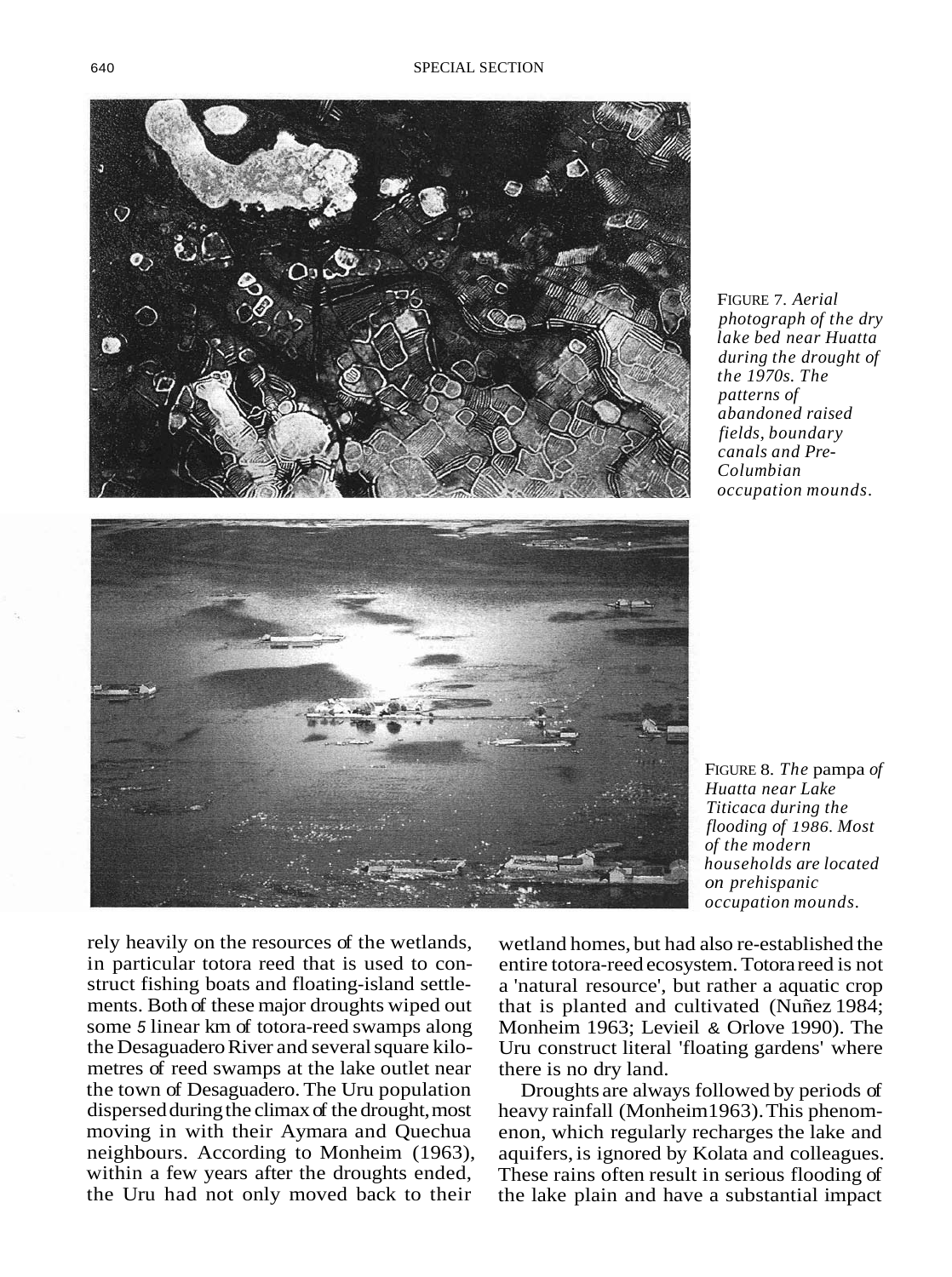on farming communities. During the massive floods of 1985-86, some 20,000 people were temporarily left without homes and relocated on higher ground (FIGURE 8). Fields were inundated and crops were lost. Mud-brick and sod houses and corrals collapsed after floodwaters soaked their foundations. Farm families moved back to their home sites soon after the waters receded. Within a few years, most had re-established their homes on the rubble of their previous houses. The long history of building and rebuilding settlements is documented in the complex stratigraphy of the prehispanic settlement mounds on the lake plain. There are thousands of these mounds dispersed across the lake plains, and many are still occupied today.

Raised fields also mitigate flooding. During most years, the lake plain is too wet for nonraised-field agriculture. The raised platforms keep the crops from becoming waterlogged. Most of the experimental raised fields produced a harvest during the largest flood in recent history (1985-1986). Some fields were inundated; but farmers were able to harvest them before they flooded.

#### **Conclusion**

For farming communities past and present, the climate of the Lake Titicaca basin is risky, unpredictable and chaotic. Peoples inhabiting the lake region have developed a complex indigenous knowledge system that includes a sophisticated agricultural technology and elaborate social strategies to mitigate both short- and longterm climatic fluctuations. This knowledge has been worked out and fine-tuned by hundreds of generations of farmers. It has been passed down through daily practice and oral history from generation to generation. The Quechua, Aymara and Uru have inherited the legacy, as living practices and as a material record embedded in the landscape. Far from being static

holdovers from the precolumbian past, the knowledge system and the landscape it transformed are dynamic and flexible. Historical records and ethnography provide rich information on actual human response to climatic fluctuation. Culture in the Lake Titicaca basin did not 'collapse' after the serious droughts and floods in recent history, nor did it 'collapse' in the post-Tiwanaku times. Pre-Columbian states and urban centres were ephemeral, rising and falling with some regularity in the Lake Titicaca Basin. The timing of these phenomena may relate to actual climatic fluctuations, although that would not be a satisfying or adequate anthropological explanation of prehispanic cultural change in the Andes. Farming communities and intensive agriculture did not disappear during the post-Tiwanaku periods. In fact, the archaeological record for rural settlement and intensive agriculture during this period demonstrates continuity and expansion.

The neo-environmental determinist position promoted by many Andean archaeologists views humans as passive and incapable of adapting to the long-term climatic change beyond some presumed environmental threshold. An archaeology of landscapes, combined with the insights of the New Ecology, provides a theoretically robust alternative. In this perspective, humans are considered active and dynamic agents who not only respond to the challenges of fluctuation of climatic in their environments, but also create, shape and transform those very environments. Archaeology, ethnohistory and ethnography have made many contributions to our understanding of the human element in the short- and long-term histories of dynamic environments of the Andes. More importantly, archaeology can shed light on rural lifeways and farming communities, the 'people without history'. The vast accumulated knowledge and abilities of these farmers are embedded in the cultural landscape of the Lake Titicaca basin.

#### **References**

- ABBOTT, M.G., M.W. BINFORDM. BRENNER, H. CURTIS & K.R. KELTS. 1997. A 3,500 14Cyr high-resolution sediment record of lake level changes in Lake Titicaca, Bolivia/Peru, *Qua-ternary Research* 47(2): 169-80.
- ALBARRACIN-JORDAN,1996. *Tiwanaku: arqueología regional y dinámica segmentaria.* La Paz: Editores Plural.
- ALBARRACIN-JORDAN, J.E. MATHEWS. 1990. *Asentamientos Prehispánicos del Valle de Tiwanaku.*La Paz: Producciones CIMA. Tomo 1.
- ASHMOREY. & A.B. KNAPP (ed.). 1999. *The archaeologies of landscape: contemporaryperspectives.* Oxford: Blackwell. BENDER, B. 1998. *Stonehenge: making space.* Oxford: Berg.
- BINFORDM., A. KOLATA, M. BRENNER, M.JANUSK, JSEDDON, M. ABBOTT J. CURTIS. 1997. Climate variation and the rise and fall of an Andean civilization, *Quaternary Research* 47: 23548.
- BLAIKIEP. & H.C. BROOKFIELD. 1987. *Land degradation and society* London: Methuen.